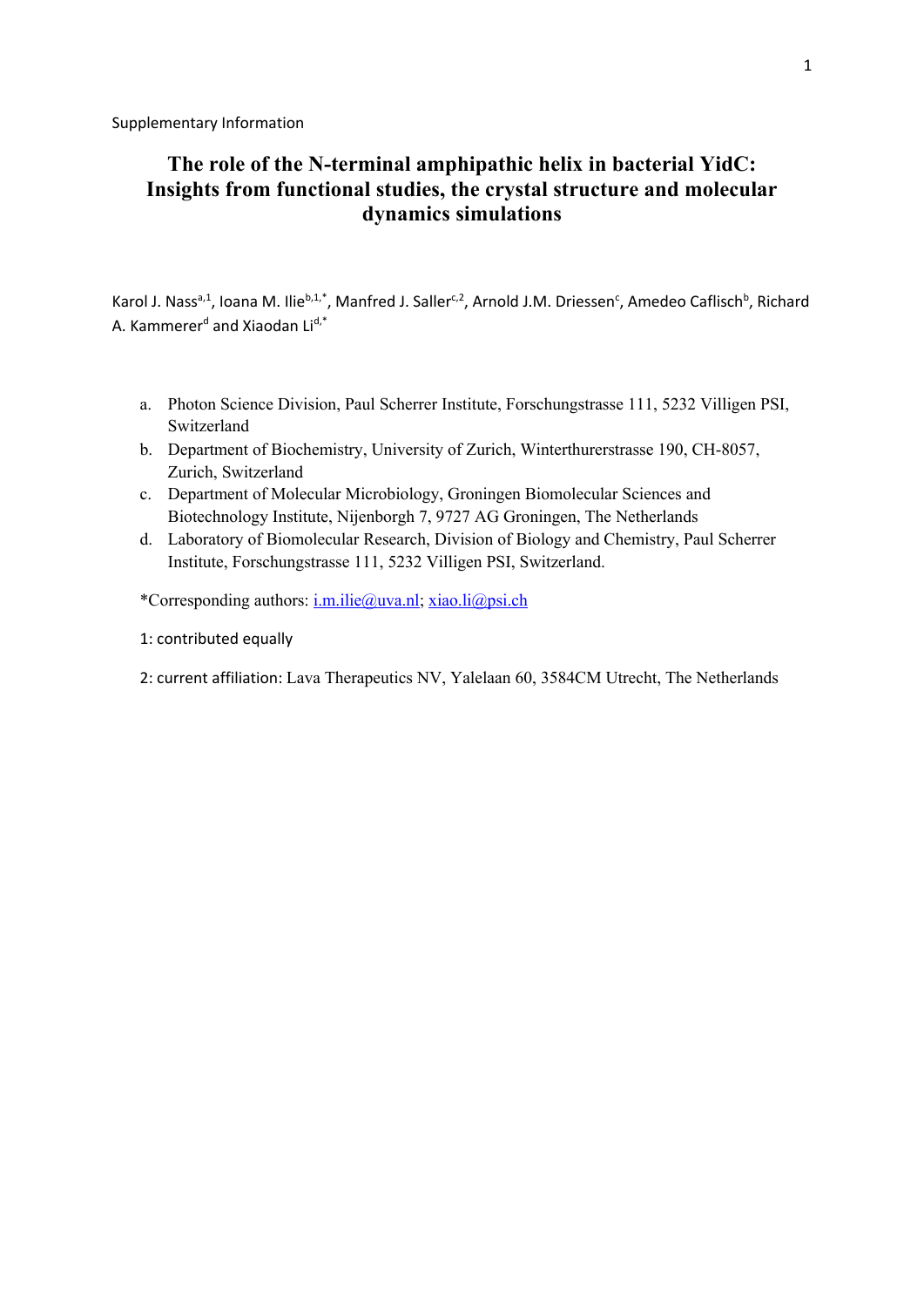

Figure S1: Interaction of EcSecY and EcYidC. Purified EcSecY, EcYidC and TmYidC all containing a hexahis tag run on Bio-Rad anyKd gel and then blotted on nitrocellulose membrane. Three primary antibodies were used to detect his-tagged protein (anti penta-His. 1:2000), EcSecY (anti-SecY rabbit, SN810-2, 1:5000) and EcYidC (anti-EcYidC rabbit, self-made, 1:500). The secondary antibody for penta-His is goat-anti-mouse (1:4000) conjugated with Alkaline-Phoshatase and the secondary antibody for EcSecY and EcYidC is donkey anti-rabbit (1:4000) conjugated with alkaline phosphatase. The blot was developed 30 sec for colorimetric detection.

| T.maritima | MVLRKVVAILLAILPIFLF | : 19       |
|------------|---------------------|------------|
| E.coli     | MDSORNLLVIALLFVSFMI | : 19       |
| S.enterica | MDSORNLLVIALLFVSFMI | : 19       |
| Y.pestis   | MDSQRNLLLIALLFVSFMI | : 19       |
| L.pneumoph | MDIRRIVLYMALALIGLSL | : 19       |
| K.pneumoni | MDSQRNLLIIALLFVSFMI | : 19       |
| H.influenz | MDSRRSLLVLALIFISFLV | : 19       |
| N.meningit | MDFKRLTAFFAIALVIMIG | $\cdot$ 19 |

Figure S2: The N-terminal amphipathic helix (N-AH) sequence alignment of different Gram-negative bacteria using ClustalX (1).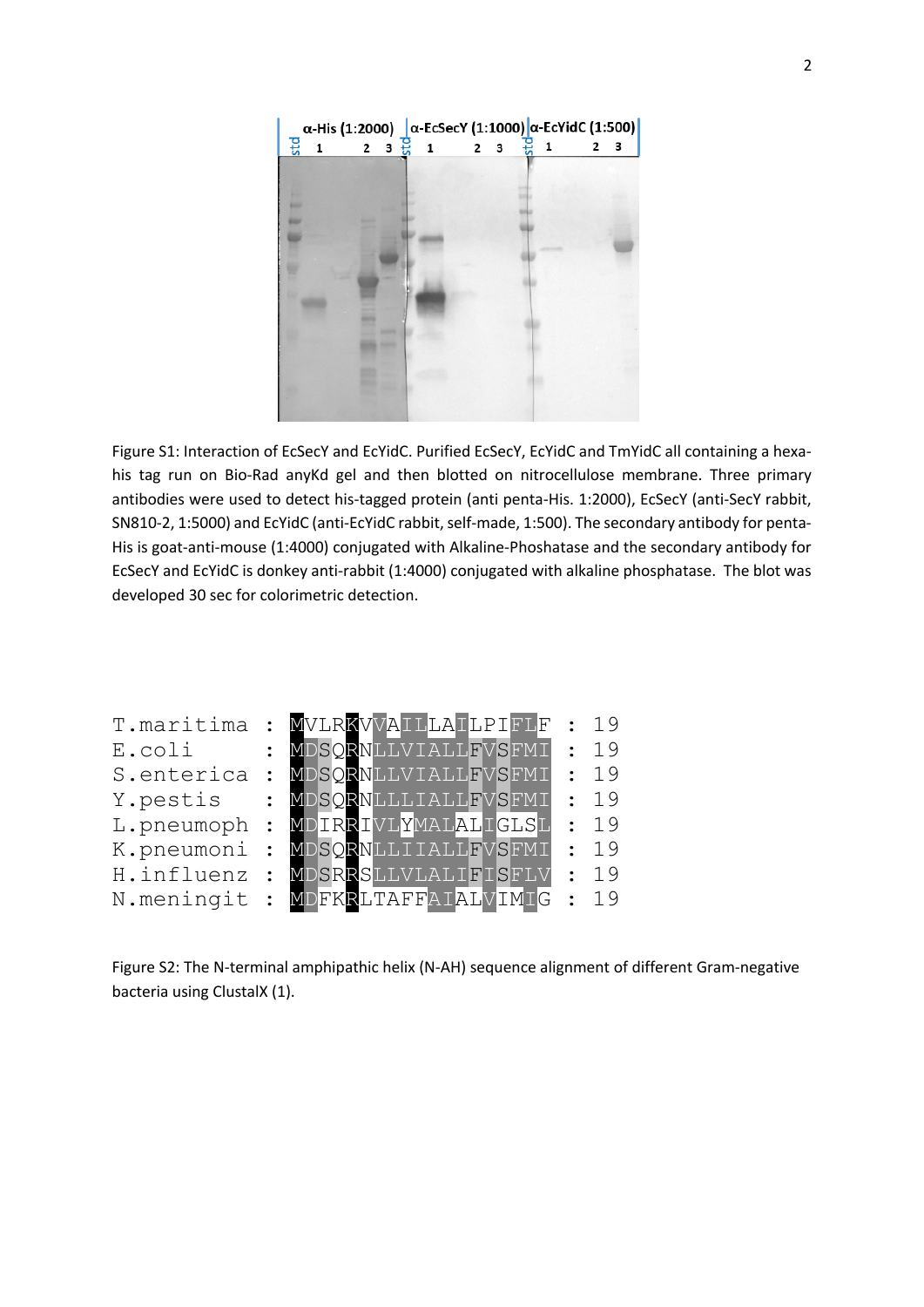

Figure S3: Gel filtration elution profile of purified TmYidC in the presence of 0.05%DDM. Purified TmYidC loaded on a Superdex 200 16 60 column using 50mM Hepes, pH 7.5, 150mM and 0.05% DDM buffer. The arrow pointed the elution volume of TmYidC and its molecular weight calculated based on the elution volume using the Bio-Rad standard running at the same condition.



Figure S4**:** *Thermotoga maritima* YidC mediates the membrane insertion of *in vitro* synthesized *E. coli* F<sub>o</sub>c. TmYidC was overexpressed in *E. coli* SF100 and affinity purified as described. (A) The purified protein was reconstituted in *E. coli* total lipids at different protein to lipid ratios and analyzed by SDS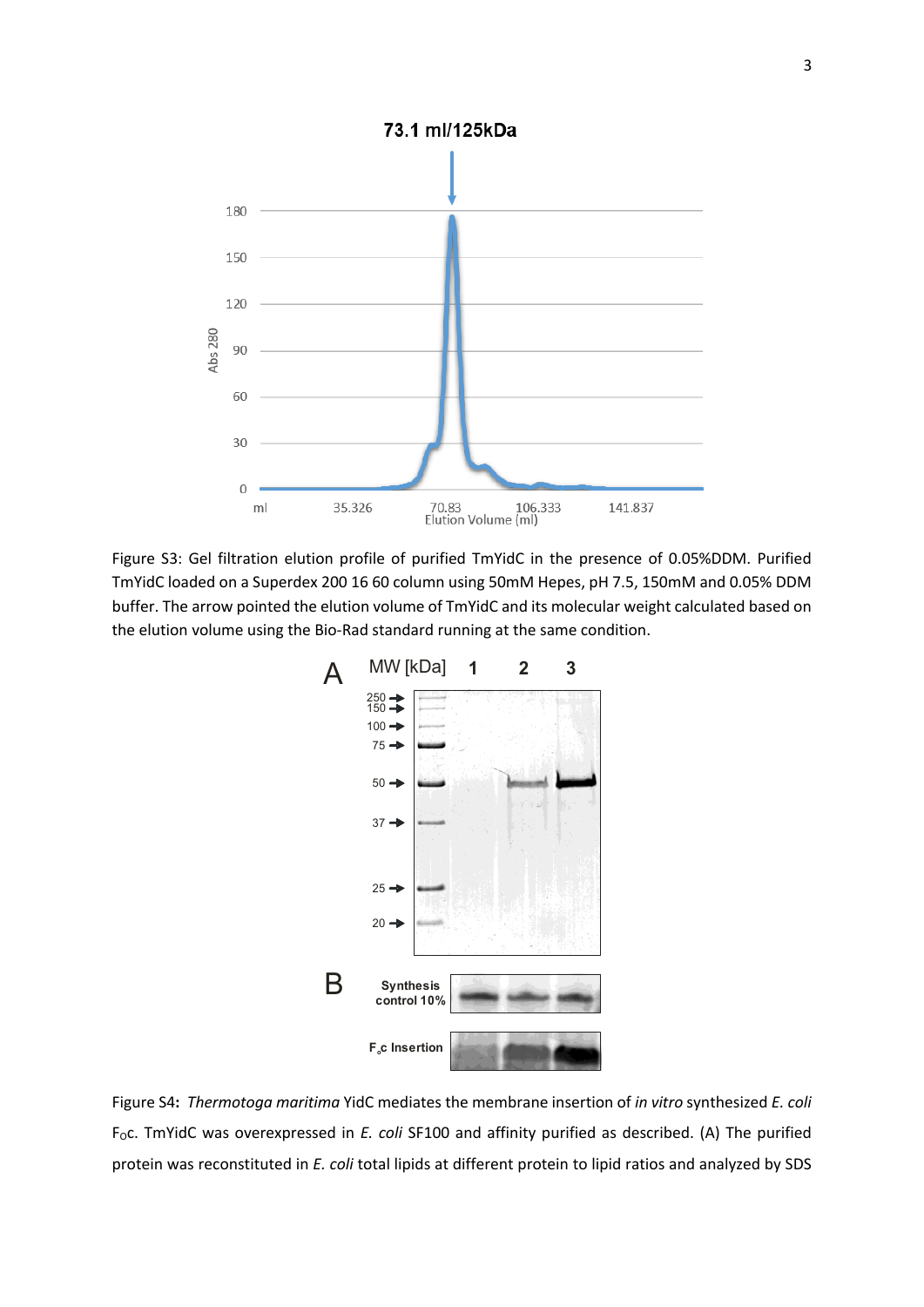PAGE. Lane 1: no protein; lane 2: protein/lipid ratio 0.08 (wt/wt), lane 3: protein/lipid ration 0.16 (wt/wt). Proteoliposomes were tested for the membrane insertion of *in vitro* synthesized 35S labeled *E. coli* F<sub>o</sub>c. The total F<sub>o</sub>c synthesis was equal in the presence of different proteoliposomes (B, upper panel), while the amount of membrane inserted  $F_{\rm OC}$  (lower panel) increased with the TmYidC concentration in the reaction mixture.

### **Strains and plasmids**

The sequences of all primers used in this study are listed in Table S1. All strains and plasmids are summarized in Table S2. In order to express TmYidC and EcYidC/TmYidC hybrid genes in *E. coli* cells, genes were cloned into the *E. coli* expression vector pTrc99A (Table S2). Constructs were verified by DNA sequencing. For expression of TmYidC with a His $_6$  tag attached in frame to its 3' end, the gene was amplified from genomic DNA of *T. maritima* MSB8 (generous gift from S.V. Albers) (2) using the primer pair FoTmaNcoI/ReTmHisXbaI (Table S1). The PCR product was cleaved with NcoI and XbaI and ligated into the corresponding sites of the vector pTrc99A, yielding pTrcTmHis (Table S2).

The EcYidC and TmYidC hybrids were constructed by overlapping PCR. The first (5') 186, 963 and 1038 bps of *yidc* were amplified from genomic DNA of *E. coli* DH5α using the forward primer FoYidCXbaI and either ReYidC61Tma396, ReYidC321Tma225 or ReYidC346Tma198 as reverse primer (Table S1). Subsequently, DNA fragments consisting of the last (3') 1188, 675 and 594 bps of *tm1461* were amplified from genomic DNA of *T. maritima* MSB8 using either FoYidC61Tm396, FoYidC321Tm225 or FoYidC346Tm198 as forward and ReTmHisHindIII as reverse primer. The fragments 186 and 1188, 963 and 675, and 1038 and 594 were fused by overlapping PCR using the combined DNA fragments as template and the primer pair FoYidCXbaI/ReTmHisHindIII. The PCR products were cleaved with XbaI and HindIII and ligated into the corresponding sites of pTrc99A, yielding pTrce61-t396His, pTrce321 t225His and pTrce346-t198His.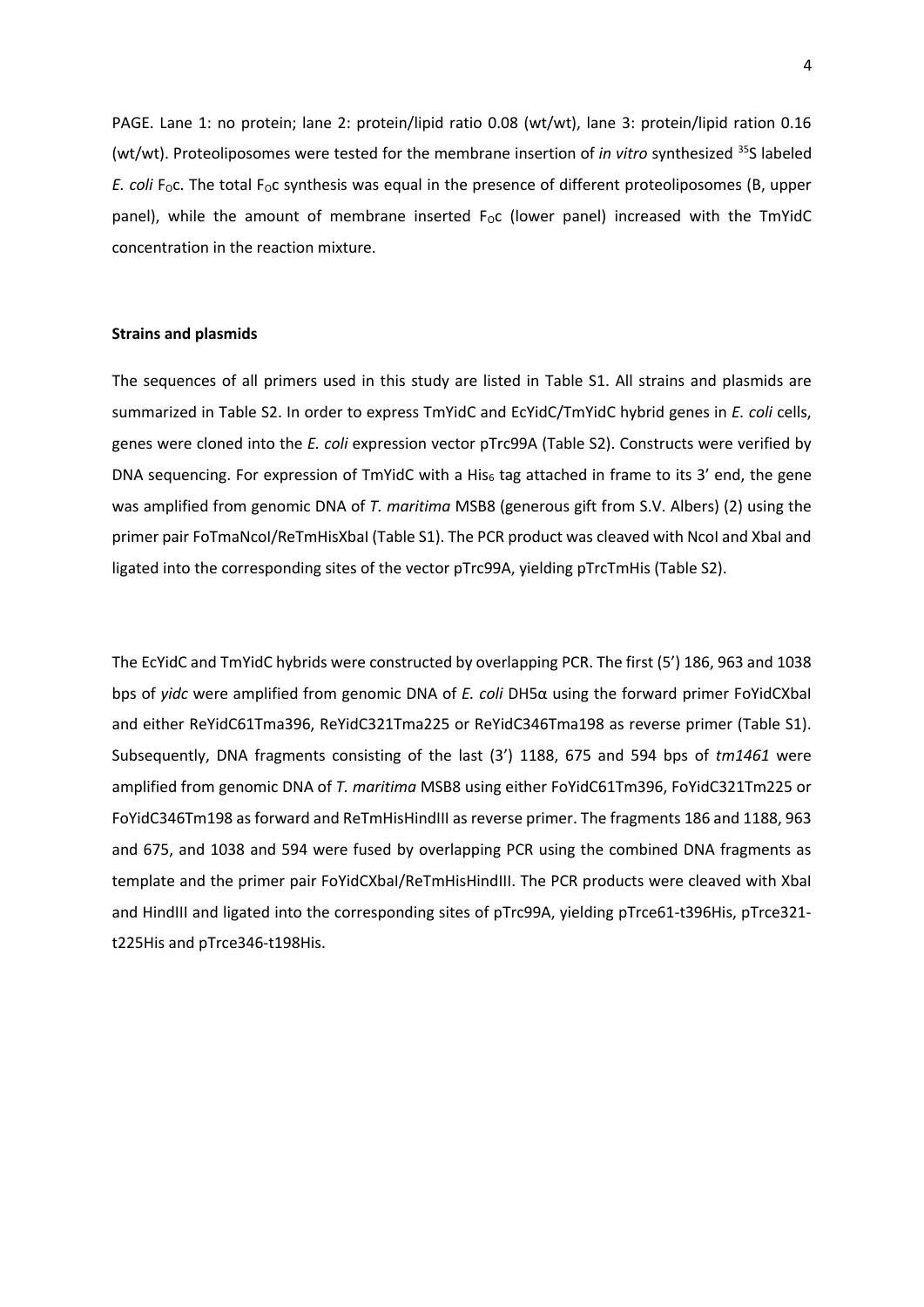# Table S1. Primers used in this study

| Primer         | Sequence $(5' \rightarrow 3')$                                |
|----------------|---------------------------------------------------------------|
| FoTmNcol       | GCTGCCATGGTCTTGAGAAAAGTTGTAGC                                 |
| ReTmHisXbal    | GCGTCTAGATCAGTGATGGTGATGGTGATGTGCCTTTTTCGGAAGACCAAGAAGTTCTCTC |
| FoYidCXbal     | <b>GCTCTAGATGGATTCGCAACGC</b>                                 |
| ReTmHisHindIII | CACGAAGCTTTCAGTGATGGTGATGGTGATGTGCC                           |
| FoYidC61Tm396  | GTGGCCAGGGGAAACTGATCTCGGGCATACTCAAAGACTTTTACACCCTT            |
| ReYidC61Tm396  | CGAGATCAGTTTCCCCTGG                                           |
| FoYidC321Tm225 | GACAAAATGGCAGCTGTTGCTCCAGGATTCAACAAGTGGTA                     |
| ReYidC321Tm225 | TACCACTTGTTGAATCCTGGAGCAACAGCTGCCATTTTGTC                     |
| FoYidC346Tm198 | TGTTCAAACTGCTGAAATGGTTCGGATGGGCGATCATGCT                      |
| ReYidC346Tm198 | AGCATGATCGCCCATCCGAACCATTTCAGCAGTTTGAACA                      |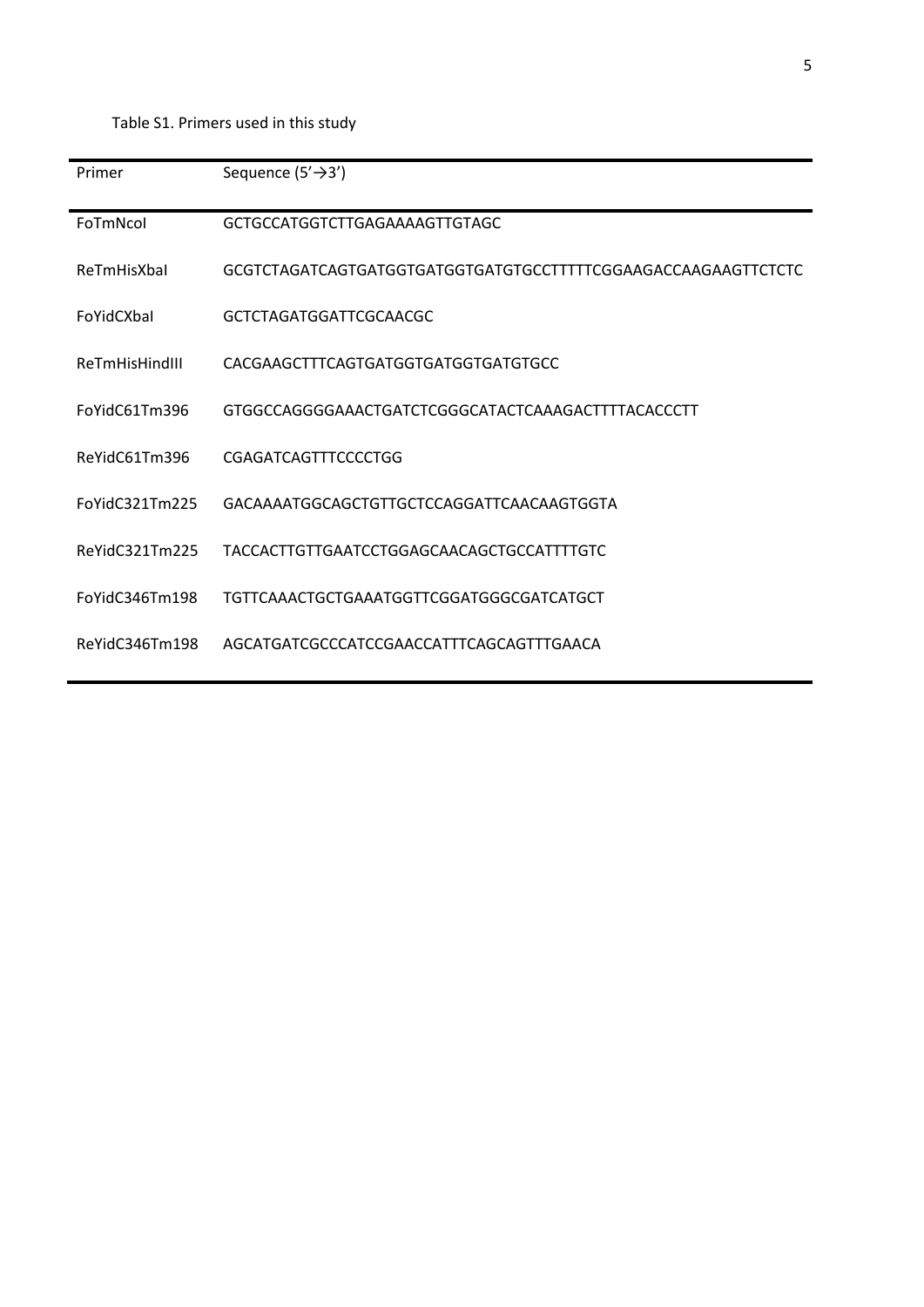| Plasmids or strain | Relevant properties                                                                           | Reference  |
|--------------------|-----------------------------------------------------------------------------------------------|------------|
|                    |                                                                                               |            |
| Plasmids           |                                                                                               |            |
| pTrc99A            | Expression vector for E. coli based on pKK233-2,                                              | (3)        |
|                    | carries a hybrid trp/lac promoter and the multiple                                            |            |
|                    | cloning site of $pUC18$ ; Ap <sup>R</sup>                                                     |            |
|                    |                                                                                               |            |
| pTrcyidC           | Like pTrc99A, contains E. coli yidC                                                           | (4)        |
|                    |                                                                                               |            |
| pTrcTmaHis         | Like pTrc99A, contains T. maritima tm1461 with a His $_6$                                     | This study |
|                    | tag at 3' end                                                                                 |            |
|                    |                                                                                               |            |
| pTrce61-t396His    | Like pTrc99A, contains the 3' 183 bps of E. coli yidC                                         | This study |
|                    | fused in frame to the 5' 1188 bps of T. maritima                                              |            |
|                    | $tm1461$ with a His <sub>6</sub> tag at 3' end                                                |            |
|                    |                                                                                               |            |
| E. coli strains    |                                                                                               |            |
|                    |                                                                                               |            |
| $DH5\alpha$        | supE44 hsdR14 recA1 endA1 gyrA96 thi-1 relA1                                                  | (5)        |
|                    | ΔlacU169 (Φ80lacΖ ΔM15); K12 derivative                                                       |            |
| SF100              | F ΔlacX74 galK thi rpsL (strA) ΔphoA(pvuII) ΔompT                                             | (6)        |
|                    |                                                                                               |            |
| <b>NN100</b>       | SF100, Ipp D(uncB-C) zid::Tn10)                                                               | (7)        |
|                    |                                                                                               |            |
| <b>FTL10</b>       | $\Delta$ yidC attB::(araC <sup>+</sup> P <sub>BAD</sub> yidC <sup>+</sup> ); Kan <sup>R</sup> | (8)        |
|                    |                                                                                               |            |

#### Table S2. Strains and plasmids used in this study

## *In vivo* **complementation**

In *E. coli* strain FTL10 (Table S2) the *yidC* gene is under control of the araBAD promotor/operator. Because YidC is an essential protein in *E. coli*, cell growth of the FTL10 strain is strictly dependent on the presence of arabinose in the medium. The *E. coli* FTL10 was transformed with plasmids pTrc99A (ΔYidC), pTrcyidC (wild-type), pTrcTmHis (*T. maritima* TM1461), pTrce61-t396His (YidC61), pTrce321 t225His (YidC321) or pTrce346-t198His (YidC346). Cells were streaked out on LB agar plates containing 100 μg/ml ampicillin and glucose (LB<sup>Amp</sup> agar), and incubated for at least 16 h at 37 °C. To examine cell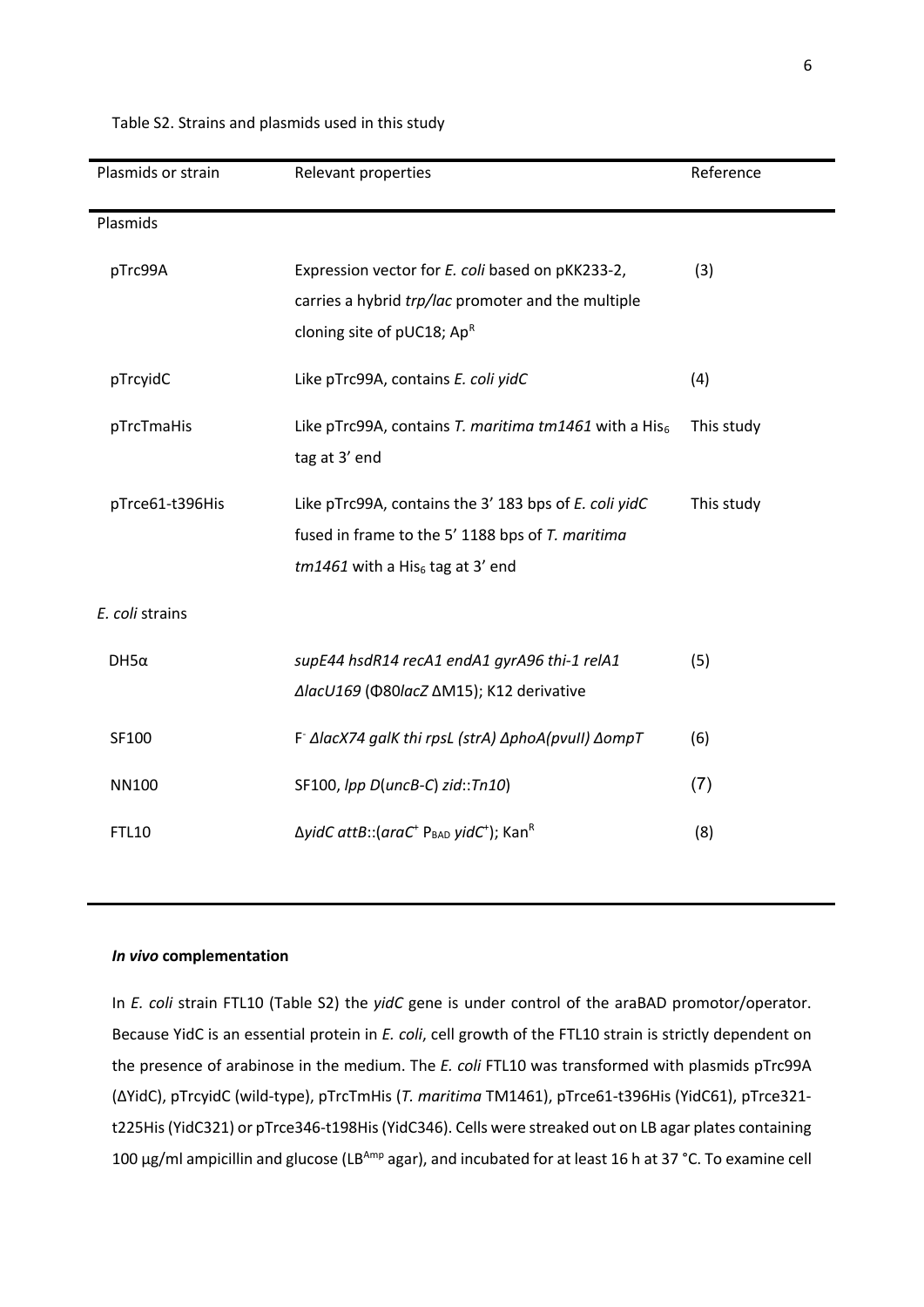growth in liquid culture, at least three single colonies from each of the above-mentioned strains were picked and overnight culture grown at 37 °C in LB medium containing 100 µg/ml ampicillin and 0.5% (wt/vol) arabinose. Next morning, precultures were diluted 100-fold in prewarmed LB medium containing 0.5% (wt/vol) glucose and 50  $\mu$ M IPTG. The optical density at a wavelength of 660 nm (OD<sub>660</sub>) was measured at different time points until cessation of cell growth.

#### **Expression and purification of YidC of** *Thermotoga maritima*

The plasmid pTrcTmaHis (Table S2) was transformed into competent *E. coli* NN100 cells using the heatshock method and plated on LBAmp agar. Single colony appeared on LBAmp agar incubated at 37°C overnight was inoculated into 2 ml LBAmp medium and shaken at 37°C for 7h-8h at 180rpm/min. The 2ml LB<sup>Amp</sup> culture was then transferred into 200ml  $2XTY^{Amp}$  and shaken at 37°C for 16-17h at 180rpm/min. The 15ml overnight culture was then inoculated into 1L LBAmp for 12L large scale expression. The large bacterial cultures were shaken at 30°C with 200rpm/min. 0.5mM IPTG was added into the culture when the OD600 reached 0.8-1.0. Cells were harvested after 2h after IPTG induction. Harvested cells were either used directly or frozen at -80°C.

Cells from the 12L cultures were resuspended in cold lysis buffer (50 mM Na-phosphate (pH 8.0), 300 mM NaCl, 10% glycerol, and 10 mM imidazole] by gentle shaking. After cell disruption using a French press (Emulsiflex C3) the lysate was centrifuged for 30 min at 10,000 x *g*. Membranes were pelleted by centrifugation of the supernatant at 100,000 x *g* for 1 h and were resuspended in lysis buffer, potter homogenized, and the protein solubilized with 1% (wt/vol) dodecyl-maltoside (DDM). The supernatant obtained after ultracentrifugation was subjected to a cobalt affinity chromatography carried out using batch method. In average, the solubilized 2.5 g membranes were incubated with 1ml cobalt beads at 4°C with a rotator for at least 1h. The beads were washed with 20 ml of lysis buffer containing 0.05% DDM, followed by 10 ml buffer containing 20 mM imidazole and subsequently with 10 ml buffer containing 40 mM imidazole. The protein was eluted with 5x1ml elution buffer containing 300 mM imidazole. The elution fractions 2 to 4 were pooled and concentrated to 1 ml, desalted on a NAP-10 column, using desalting buffer [(50 mM TrisHCl pH 8.5, 100 mM NaCl, 10% glycerol, and 0.12% decyl maltoside (DM)] and concentrated again to >10 mg/ml by the nanodrop method.

## **Reconstitution and** *in vitro* **transcription, translation and membrane insertion**

Purified *E. coli* F<sub>o</sub>c and TmYidC were reconstituted into *E. coli* phospholipids (Avanti Polar Lipids, Alabaster, NY) using Bio-beads SM-2 (Bio-Rad) as described (9). Both proteins were reconstituted at protein/lipid ratios of 0.08 and 0.16 (wt/wt).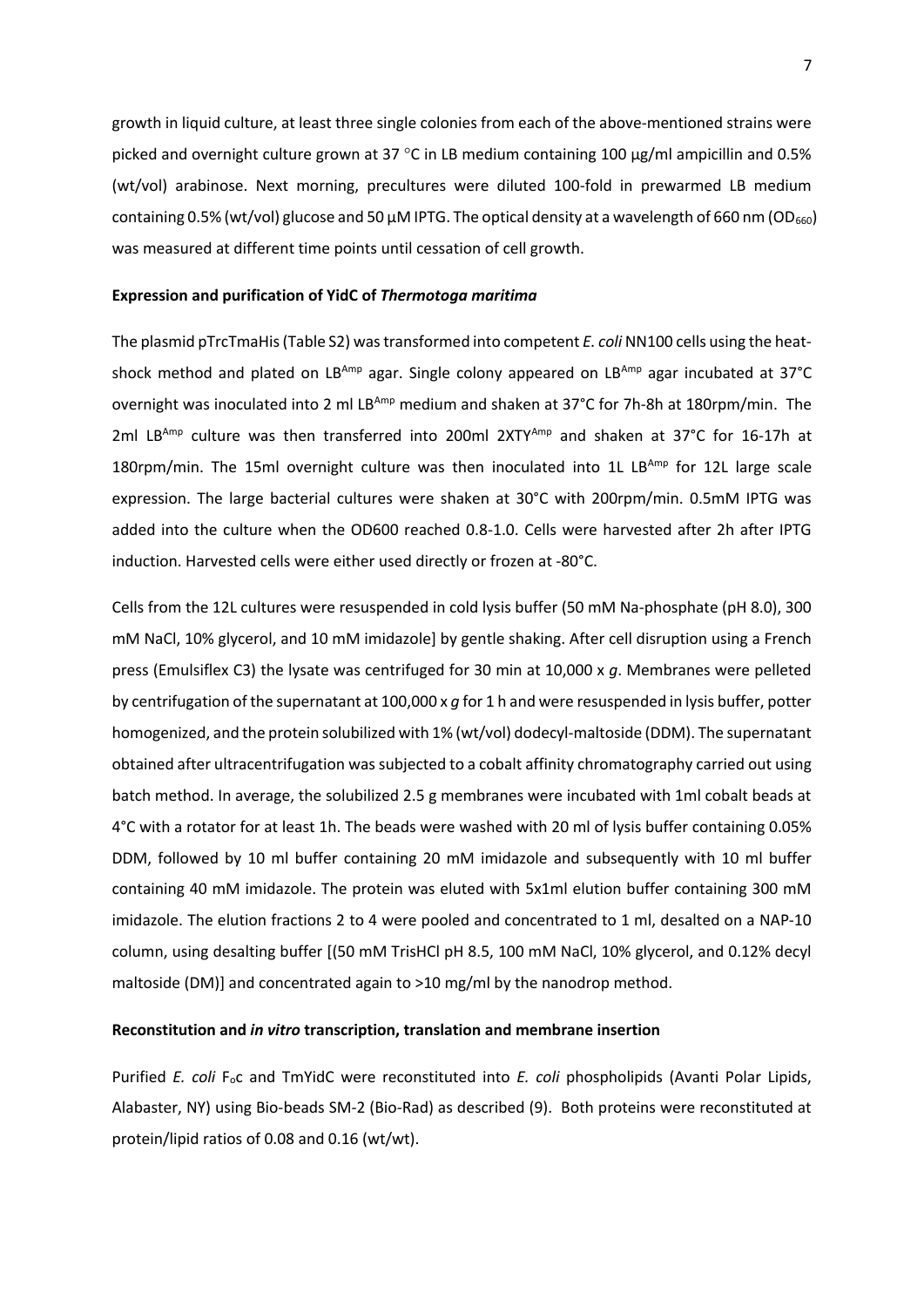For *in vitro* synthesis of *E. coli* F<sub>o</sub>c using pET20batpE as DNA template, a cell lysate was prepared essentially as in (4). Coupled transcription, translation and membrane insertion reactions were performed as described previously (10) with DTT present at a final concentration of 4 mM. Each reaction was started by addition of T7 polymerase from Fermentas and the Easytag express protein labeling mix (Perkin Elmer). *In vitro* synthesis and insertion were carried out for 30 min at 37°C in the presence of proteoliposomes. A 10% synthesis control was collected, and the remainder of the mixture was subjected to proteinase K treatment (2 mg/ml, 30 min, and 37°C) in order to remove non-inserted proteins. All consecutive steps were performed as described previously (11).

## **Crystallization and data collection**

Crystallization trials were set up in sitting drops using a Phoenix liquid handling system (Art Robbins Instruments) and different, commercially available, screens (Nextal). Initial crystals diffracting to approximately 25 Å were obtained from several conditions containing PEG3350 as precipitant. A homemade screen with varying pH and PEG3350 concentration was used for optimization and batchto-batch variation. Detergents, lipids, heavy atoms and small molecules were tested as additives. Crystals diffracting to high resolution were obtained after 2-7 days at 20°C from sitting drops mixed in a 1:1 ratio with crystallization solution 0.1M Bis-Tris, pH5.5, 0.2M di-ammonium hydrogen citrate with 24% PEG 3350.

For data collection, crystals were mounted on cryoloops directly from crystallization drops and frozen in a cold nitrogen gas stream. Data were recorded at 100 K using a rotation angle of 1.0° per image on a MarCCD detector at the protein beamline X06SA, Swiss Light Source (SLS), Paul Scherrer Institut, Villigen. Datasets were processed with the XDS program (4).

#### **References**

- 1. J. D. Thompson, T. J. Gibson, D. G. Higgins, Multiple sequence alignment using ClustalW and ClustalX. *Curr Protoc Bioinformatics* **Chapter 2**, Unit 2 3 (2002).
- 2. C. L. Nesbo, K. E. Nelson, W. F. Doolittle, Suppressive subtractive hybridization detects extensive genomic diversity in Thermotoga maritima. *J Bacteriol* **184**, 4475-4488 (2002).
- 3. E. Amann, B. Ochs, K. J. Abel, Tightly regulated tac promoter vectors useful for the expression of unfused and fused proteins in Escherichia coli. *Gene* **69**, 301-315 (1988).
- 4. M. J. Saller, F. Fusetti, A. J. Driessen, Bacillus subtilis SpoIIIJ and YqjG function in membrane protein biogenesis. *J Bacteriol* **191**, 6749-6757 (2009).
- 5. D. Hanahan, Studies on transformation of Escherichia coli with plasmids. *J Mol Biol* **166**, 557- 580 (1983).
- 6. F. Baneyx, G. Georgiou, *In vivo* degradation of secreted fusion proteins by the Escherichia coli outer membrane protease OmpT. *J Bacteriol* **172**, 491-494 (1990).
- 7. N. Nouwen, M. van der Laan, A. J. Driessen, SecDFyajC is not required for the maintenance of the proton motive force. *FEBS Lett* **508**, 103-106 (2001).